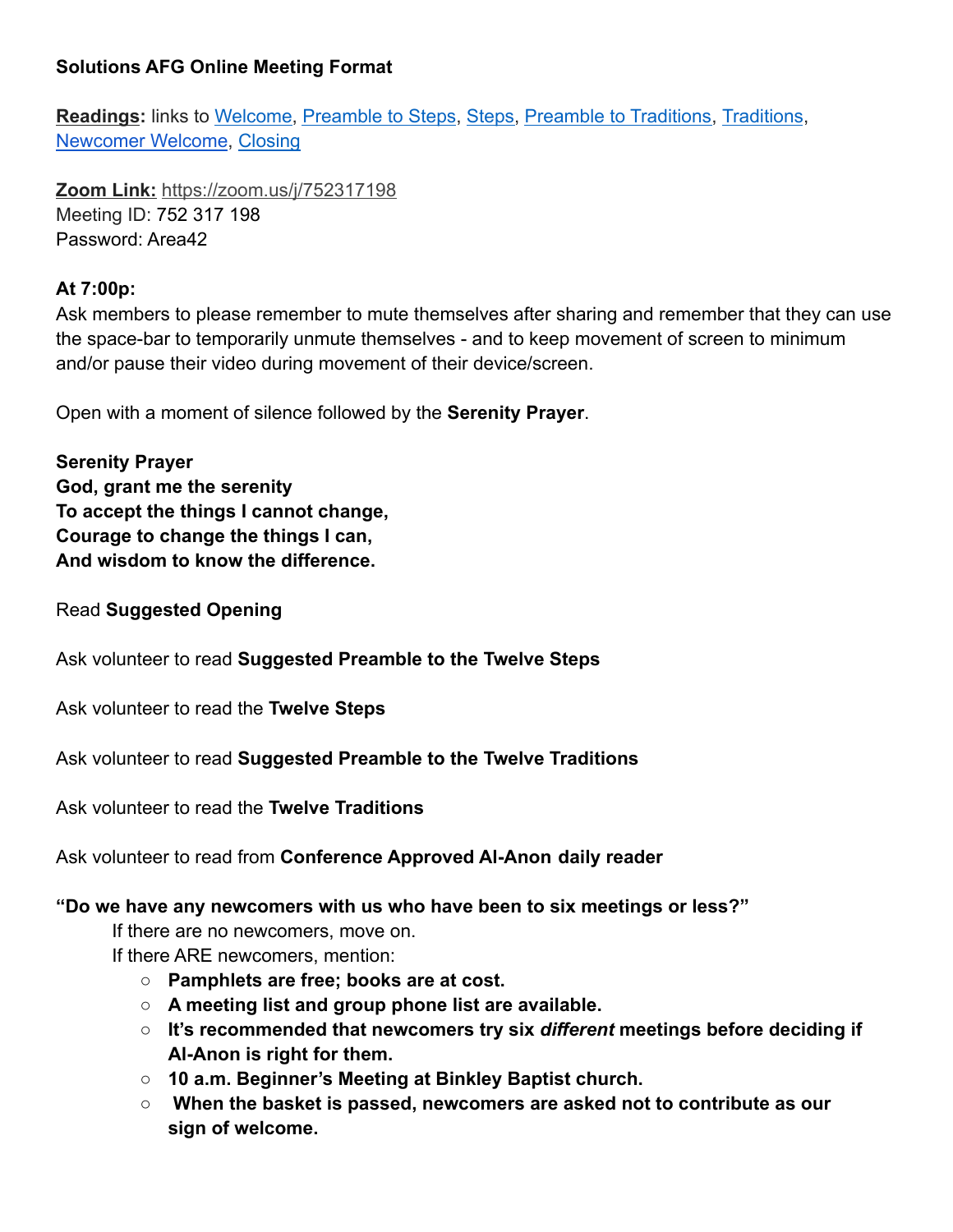- **● Newcomers Welcome: Chairperson can choose which one they would like read:**
	- **○ [Option 1](https://docs.google.com/document/u/0/d/1P9WnxAhpWtUjXSDrveZLXJiNP5rxuzGHpjpaljtP4sc/edit)**
	- **○ [Option 2](https://docs.google.com/document/u/0/d/1P9WnxAhpWtUjXSDrveZLXJiNP5rxuzGHpjpaljtP4sc/edit)**

**Introductions**: Ask everyone to wave to the camera (if they have one) and note the names of all in attendance are at the bottom of each 'window'.

#### **Business or Announcements** for the good of Al-Anon

● This group uses an **email listserv** to share business and announcements. If you would like to be added to the listserv, please be in touch with the Secretary or Phone List Coordinator. [Ask a trusted servant to share one of those email or phone numbers in their zoom name.]

**Program**: open sharing time with a **brief** introduction to the evenings topic

#### **At about 7:55:**

**In keeping with the 7th Tradition which states,** "*Every group ought to be fully self-supporting, declining outside contributions.* We now pass the 'virtual' basket to cover our group expenses such as: rent, donations to district, area, and the world service arms of Al-Anon.

Newcomers and guests are asked not to contribute. You can give 7th tradition donations via Venmo. [Ask a trusted servant to share the Venmo handle in their zoom name.]

If not done already, ask volunteer to **lead next week's meeting**

Ask volunteer to read **Suggested Closing**

<span id="page-1-0"></span>*Perhaps encourage people to remain connected for a few minutes after the meeting to fellowship?*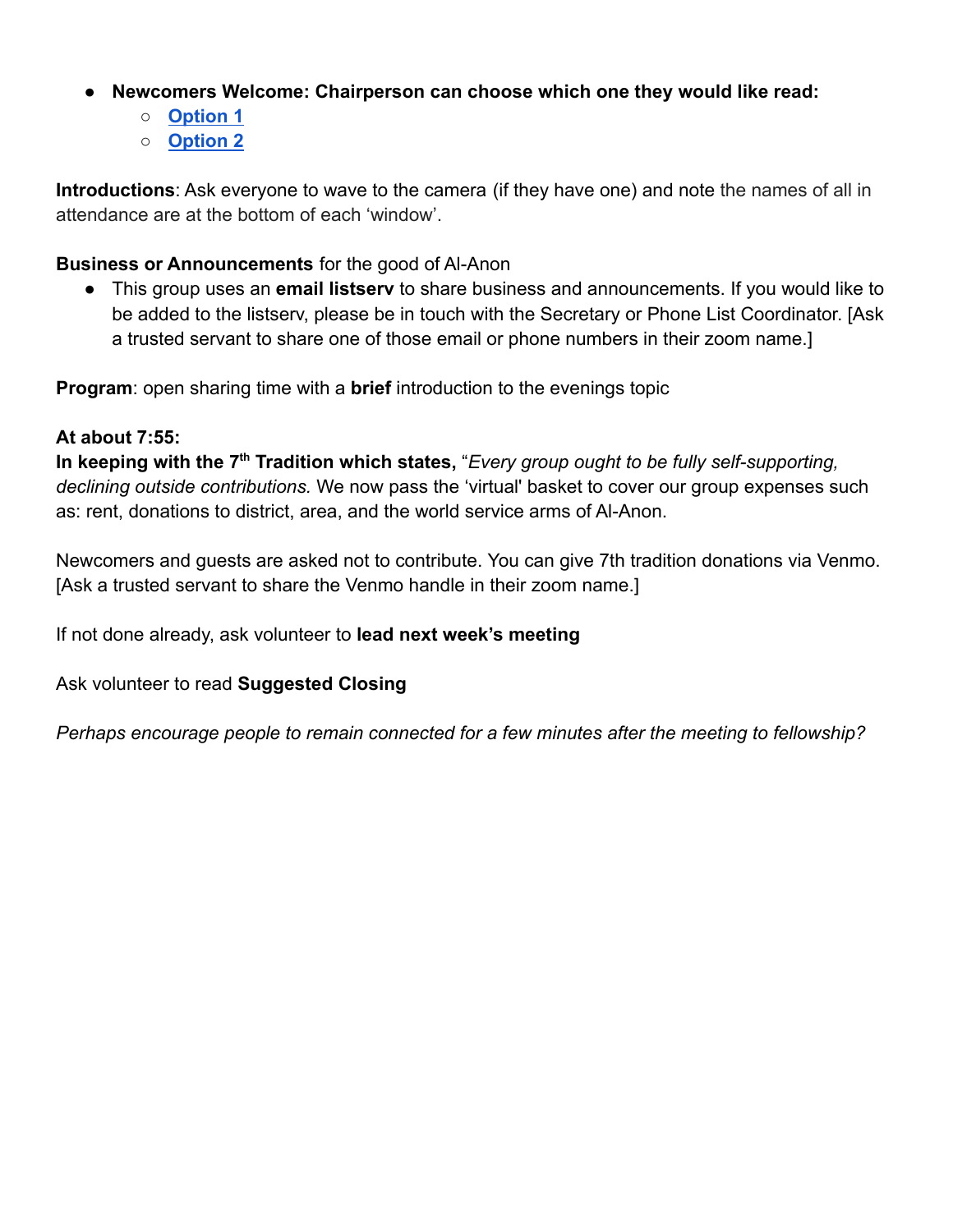#### **SUGGESTED OPENING**

We welcome you to the Solutions Al-Anon Family Group and hope you will find in this fellowship the help and friendship we have been privileged to enjoy.

We who live or have lived with the problem of alcoholism understand as perhaps few others can. We, too, were lonely and frustrated, but in Al-Anon, we discover that no situation is really hopeless and that it is possible for us to find contentment and even happiness, whether the alcoholic is still drinking or not.

We urge you to try our program. It has helped many of us find solutions that lead to serenity. So much depends on our own attitudes and as we learn to place our problem in its true perspective, we find it loses its power to dominate our thoughts and our lives.

The family situation is bound to improve, as we apply the Al-Anon ideas. Without such spiritual help, living with an alcoholic is too much for most of us. Our thinking becomes distorted by trying to force solutions and we become irritable and unreasonable without knowing it.

The Al-Anon program is based on the Twelve Steps -- adopted from Alcoholics Anonymous -- which we try, little by little, one day at a time, to apply to our lives along with our slogans and the Serenity Prayer. The loving interchange of help among members and daily reading of Al-Anon literature thus make us ready to receive the priceless gift of serenity.

Al-Anon is an anonymous fellowship. Everything that is said here, in the group meeting and member to member must be held in confidence. Only in this way can we feel free to say what is in our minds and hearts, for this is how we help one another.

This group encourages Sponsorship as an aid to recovery. Asking someone to be our sponsor is part of our own personal recovery in Al-Anon. If you have questions about sponsorship, refer to the Sponsorship pamphlet or talk with someone after the meeting. Will all those willing to be Sponsors please raise your hand and place an asterisk next to their name in their ZOOM window?

### **By group conscience, we have agreed to include the following in our welcome:**

Please refrain from the: discussion of religion, treatment centers, self-help groups, counseling, and the use or mention of materials other than our Al-Anon conference approved literature

In order to promote principles above personalities, please avoid cross-talk. Cross-talk danger areas include: using the words you or should; giving advice; interrupting; addressing an individual instead of the group as a whole. Ways we avoid cross-talk danger areas are: using the word I; speaking from our own experience, strength and hope on how we're applying the program in our own life today.

Please limit you sharing to 2 or 3 minutes, and avoid sharing more than once.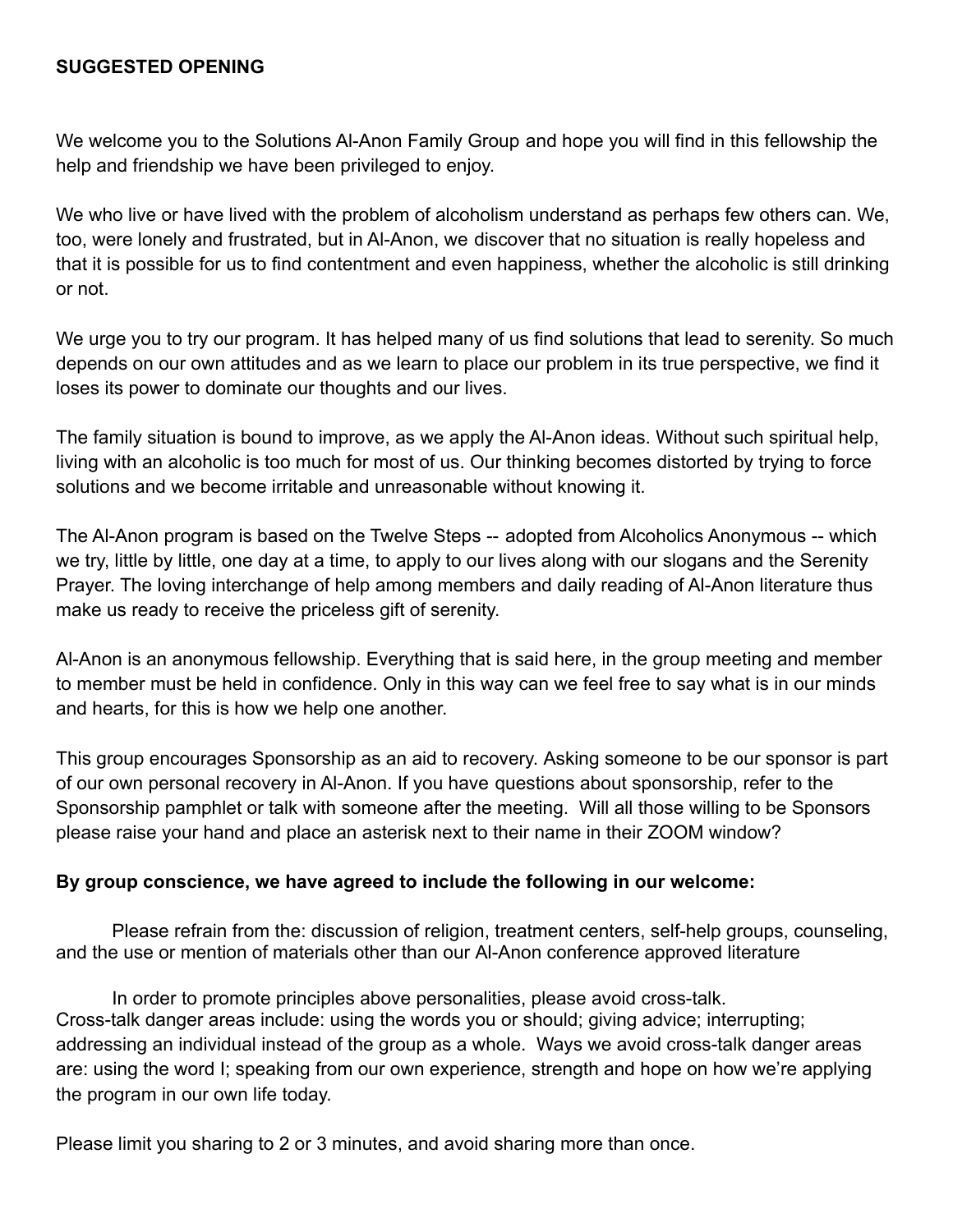Please remember that in Al-Anon we keep the focus on ourselves, and not on the alcoholic. We thank you for your cooperation in our group effort to stick to the Al-Anon principles.

# <span id="page-3-0"></span>**PREAMBLE TO THE TWELVE STEPS**

The Al-Anon Family Groups are a fellowship of relatives and friends of alcoholics who share their experience, strength, and hope in order to solve their common problems. We believe alcoholism is a family illness and that changed attitudes can aid recovery.

Al-Anon is not allied with any sect, denomination, political entity, organization, or institution; does not engage in any controversy, neither endorses nor opposes any cause. There are no dues for membership. Al-Anon is self-supporting through its own voluntary contributions.

Al-Anon has but one purpose: to help families of alcoholics. We do this by practicing the Twelve Steps, by welcoming and giving comfort to families of alcoholics, and by giving understanding and encouragement to the alcoholic.

### <span id="page-3-1"></span>**THE TWELVE STEPS**

Because of their proven power and worth, AA's Twelve Suggested Steps have been adopted, almost word for word, by Al-Anon. They represent a way of life appealing to all people of good will, of any religious faith, or none.

- 1. We admitted we were powerless over alcohol—that our lives had become unmanageable.
- 2. Came to believe that a Power greater than ourselves could restore us to sanity.
- 3. Made a decision to turn our will and our lives over to the care of God as we understood Him.
- 4. Made a searching and fearless moral inventory of ourselves.
- 5. Admitted to God, to ourselves and to another human being the exact nature of our wrongs.
- 6. We're entirely ready to have God remove all these defects of character.
- 7. Humbly asked Him to remove our shortcomings.
- 8. Made a list of all persons we had harmed and became willing to make amends to them all.

9. Made direct amends to such people wherever possible, except when to do so would injure them or others.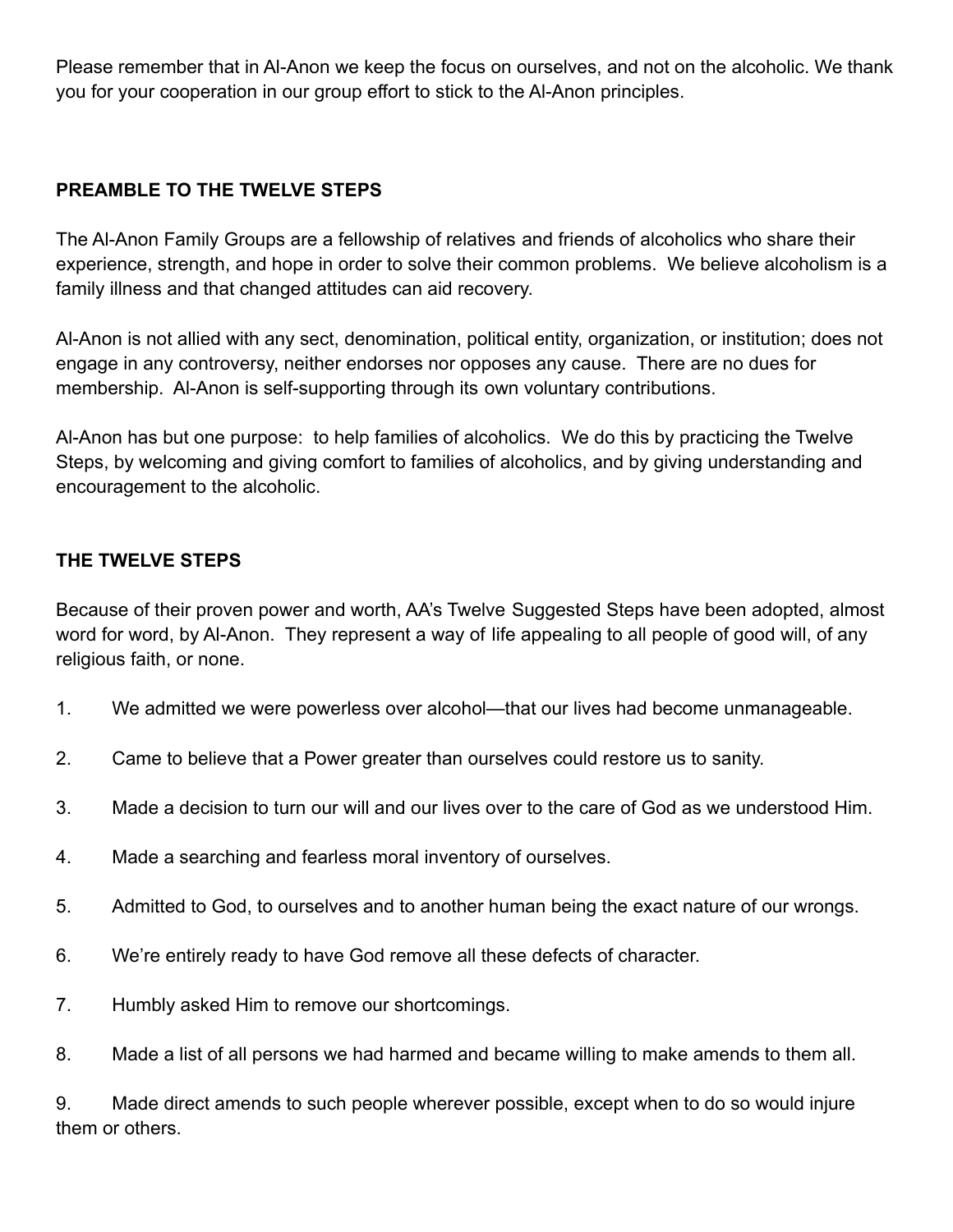10. Continued to take personal inventory and when we were wrong, promptly admitted it.

11. Sought through prayer and meditation to improve our conscious contact with God as we understood Him, praying only for knowledge of His will for us and the power to carry that out.

12. Having had a spiritual awakening as the result of these Steps, we tried to carry this message to others, and to practice these principles in all our affairs.

# <span id="page-4-0"></span>**PREAMBLE TO THE TWELVE TRADITIONS**

The Traditions that follow bind us together in unity. They guide the groups in their relations with other groups, with A.A., and the outside world. They recommend group attitudes toward leadership, membership, money, property, public relations, and anonymity. The Traditions evolved from the experience of A.A. groups in trying to solve their problems of living and working together. Al-Anon adopted these group guidelines and over the years has found them sound and wise. Although they are only suggestions, Al-Anon's unity and perhaps even its survival are dependent on adherence to these principles.

# <span id="page-4-1"></span>**THE TWELVE TRADITIONS**

1. Our common welfare should come first; personal progress for the greatest number depends upon unity.

2. For our group purpose there is but one authority—a loving God as He may express Himself in our group conscience. Our leaders are but trusted servants; they do not govern.

3. The relatives of alcoholics, when gathered together for mutual aid, may call themselves an Al-Anon Family Group, provided that, as a group, they have no other affiliation. The only requirement for membership is that there be a problem of alcoholism in a relative or friend.

4. Each group should be autonomous, except in matters affecting another group, or Al-Anon or AA as a whole.

5. Each Al-Anon Family Group has but one purpose: to help families of alcoholics. We do this by practicing the Twelve Steps of AA ourselves, by encouraging and understanding our alcoholic relatives, and by welcoming and giving comfort to families of alcoholics.

6. Our Al-Anon Family Groups ought never endorse, finance, or lend our name to any outside enterprise, lest problems of money, property and prestige divert us from our primary spiritual aim. Although a separate entity, we should always cooperate with Alcoholics Anonymous.

7. Every group ought to be fully self-supporting, declining outside contributions.